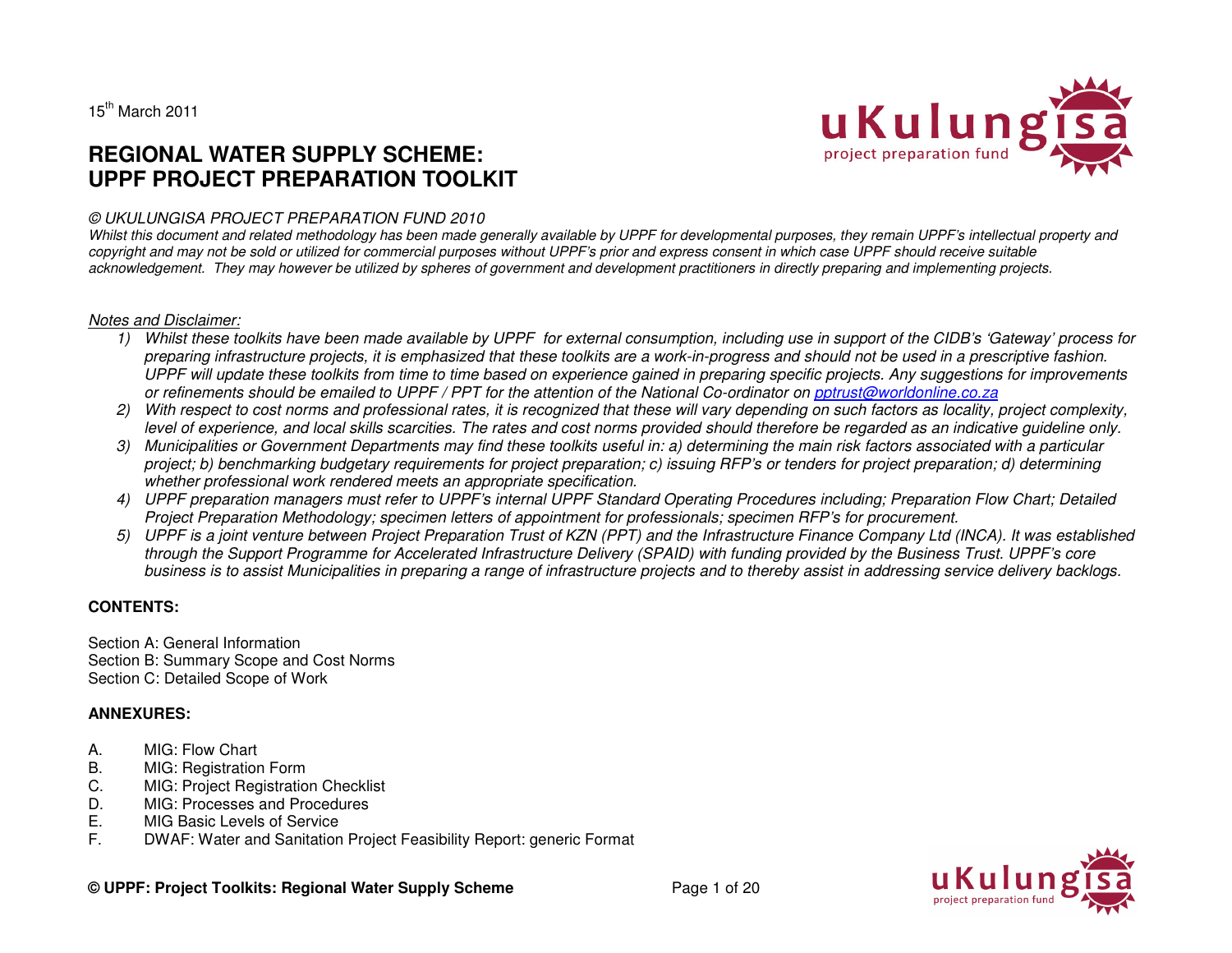S:\PPT CURRENT FILES\PROGRAMS\595 UPPF\SOPs & Toolkits\FINAL TOOLKITS & SOPS\Section 3 Project Toolkits\Regional water supply scheme\091017 UPPF toolkit Regional Water Supply Scheme r11.doc

# **SECTION A: GENERAL INFORMATION**

- A. Targeted capital funder: Municipal Infrastructure Grant (MIG) and possibly municipal funding or loan funding. It is however noted that due to the comprehensive historical role of the Department of Water Affairs (DWA *formally DWAF*) (pre- MIG), several DWA documents are still relevant and DWA still has a role in the policy and project decision making process via MIG.
- B. Flow chart: Refer to MIG Flow Chart (**Attachment A**)
- C. Funder requirements:
	- i. *Funding application and approval flow chart:*  MIG have a prescribed Flow Chart (**Attachment A**), funding application (project registration) form (**Attachment B**) and Project Registration Checklist (**Attachment C**).
	- ii. *Formats and documentary requirements (including support documents required) for applications for capital funding / project business plans*.

 MIG have detailed guidelines on processes, procedures, levels of service and unit costs (refer to **Attachments A, D & I**). In addition DWA's detailed format for a feasibility report (**Attachment F**) is a valuable resource which adequately covers all of the work packages and broad specification for a rural water supply scheme.

MIG require a Project Registration Form (see **Attachment B**) to be completed and submitted via the internet based Management Information System (MIS). The project preparation manager (or whoever is responsible for completing this form) will need to liaise with the client municipality in order to obtain access to the MIS on behalf of the municipality. This will be in the form of a user name and password. This level of access will usually be limited to inputting the required project information but exclude any level of project approval. In the MIS the project application form is completed and then submitted for approval by the municipality and thereafter the provincial MIG management unit (PMMU) with final project approval being provided by the national MIG management unit (NMMU). It should be noted, however, that some municipalities complete the MIG / MIS forms and process internally and therefore do not require assistance from the project consultant. This must be verified by the Project Preparation Manager (PPM) up front.

For water supply projects approval of the project by the DWA is required prior to the project being approved by the PMMU. A DWA technical report or water project feasibility report is required and this is submitted directly to the provincial DWA office preferably prior to the completion and submission of the MIG 1 form.

The DWA (KZN) has developed a generic Water and Sanitation Project Feasibility Report Format (see **Attachment F**) and the inputs into this report will form the basis of the feasibility stage work packages on this type of project.

iii. *Requirements for approval (at different stages, if there are different stages)*. The MIG 1 project registration form includes a section indicating approval of the project application by the municipal council (Council Resolution) and the municipal manager prior to submission of the form to the PMMU.

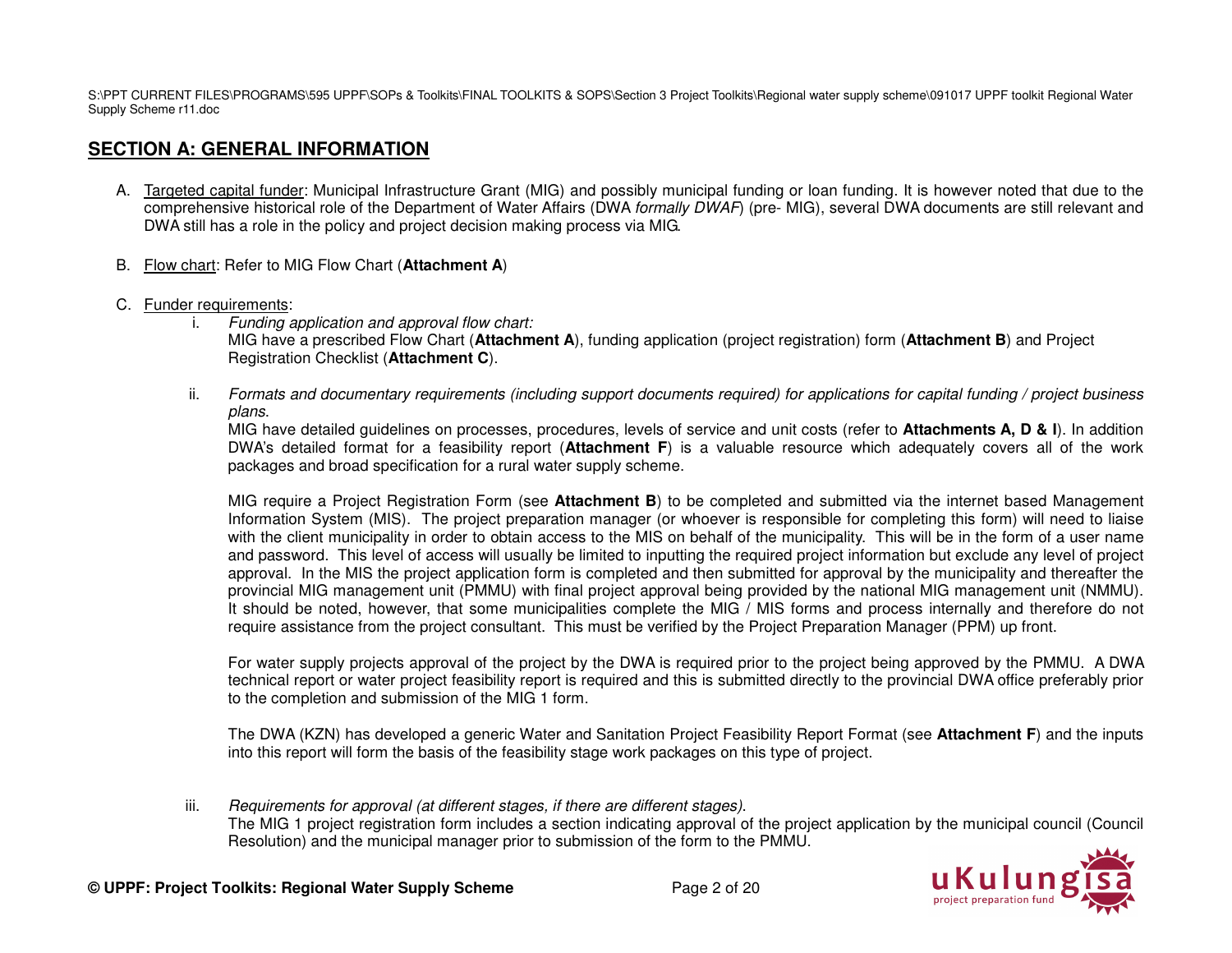DWA approval of the project is required prior to the PMMU approving the MIG 1 project registration form. DWA approves the Project Feasibility Report with feed-back provided to the municipality. The final DWA approval process is also managed via the MIS.

The NMMU considers and approves the project registration once it has been approved and submitted by the PMMU.

iv. *Formats and documentary requirements for funding approvals (e.g. committee resolution, budget vote number, agreement between funder and municipality etc)*.

 Once the project has been approved by the NMMU, a memorandum of agreement (MOA) is drafted by the MIG office for signature between MIG and the municipality. The MIG 1 form is incorporated into the MOA and funding is made available by MIG for expenditure on the project by the municipality.

v. *How preparation is currently funded, permissible allocation to preparation – e.g. % of fee scale + feedback from funders on this issue, potential flexibility & how to achieve it* 

 For small to medium sized projects project preparation funding usually forms part of the total project cost as estimated and indicated in the MIG 1 project registration form. Project preparation consultants are usually appointed to carry out the feasibility stage work and project funding application at risk. The cost of the work comprising these aspects / stages should be incorporated into the total project cost and can then be recovered via the municipality once funding is approved and released for expenditure. However for large projects the municipality may motivate and obtain MIG funding for the feasibility study as a stand-alone MIG-funded 'project'.

The cost norms for project preparation will vary quite considerably depending on the magnitude and complexity of the project. This is discussed in more detail below.

## D. Risk profile:

## i. *Level of assurance of bulk water supply:*

 The success of a regional rural water supply scheme is heavily dependant on the level of assurance of the bulk water supply sources for the scheme. The DWA requires that a groundwater assessment be conducted during feasibility stage except where an obvious suitable and reliable surface water source is available. Ideally, trial boreholes should be drilled and tested during the feasibility stage to verify a viable source prior to in firm recommendations for groundwater availability are made. However, sufficient project preparation budget is not always available for this level of work during this stage of the project.

Ensure the appointment of a geohydrologist with sufficient resources and suitable experience specifically in groundwater studies within or near the project area. Where the geohydrologist determines that there is a significant level of doubt as to the feasibility and viability of groundwater as the only source of water, the drilling and testing trial boreholes should be motivated for and the additional costs approved by UPPF.

Where a surface water source is deemed a viable option, care should be taken in ensuring that the hydrological assessment is carried out by an experienced person and the methods of evaluation are sound and confirmed with a site visit.

Where an existing water supply / water treatment works is a primary source of water for the regional scheme of a connection off the bulk supply from another scheme, the level of assurance must still be determined and evaluated by carrying out an assessment of the viability of the existing water scheme. This can be time-consuming and relatively expensive dependant on the ease with which information on the scheme can be obtained together with the accuracy and currency of that information.

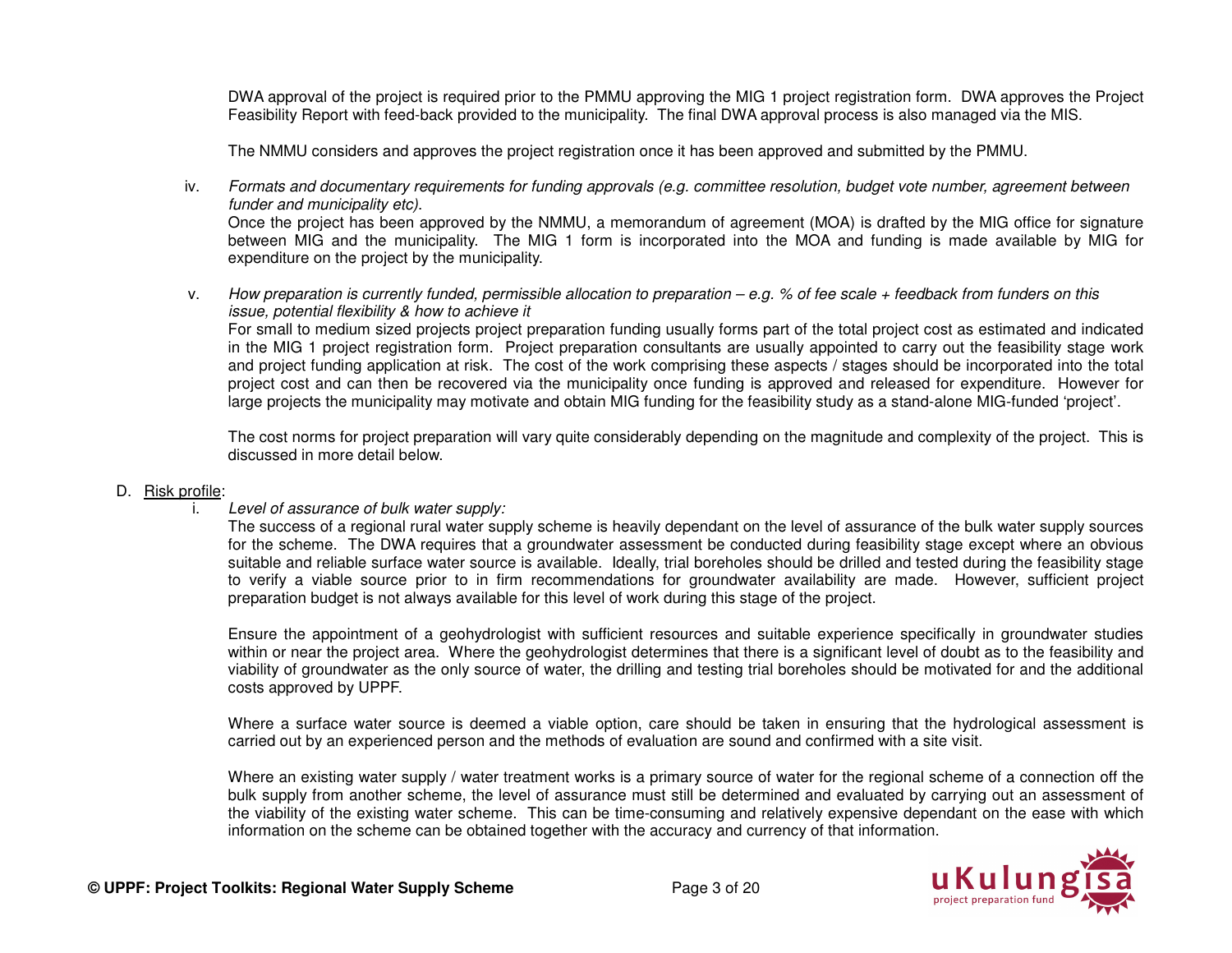## ii. *Level of confidence in water demand estimates*.

 The accuracy of water demand estimates is directly related to the level of assurance in the demographic evaluation of the beneficiary communities and their expectations regarding the level of service. The demographic information must preferably be based on a house count using recent aerial photography, backed up by a comparison of a house to house survey of at least samples areas of the beneficiary villages and then related back to the most recent census information.

### iii. *Counter funding availability if the Level of Service required is higher than a Basic Level of Service*.

 The required or expected level of service must be determined or confirmed as early in the study as possible. This must be done using a social facilitator / consultant and with direct assistance from municipal officials and Ward Councillors. The level of service used for conceptual and preliminary design must be confirmed with the municipality before progressing further. Confirmation of possible counter-funding sources determined and again confirmed with the municipality.

#### iv. *Time frames required for environmental investigations, applications and approvals*.

 The level of environmental input required and the assessment of any approvals required must be determined as soon as conceptual design options are determined. In some cases a small water supply project may not require even a basic assessment and application to the DEA. Where a basic assessment or environmental impact assessment is considered necessary, the project schedule and cost estimate must be revised to allow for a minimum of 6 months from the start of the process to the approval and issuing of a Record of Decision by the Department.

In some cases, the Feasibility study can be completed prior to the RoD being issued, by obtaining recommendations from the environmental assessment practitioner and local DEA office on the likely requirements of a RoD.

E. Total Preparation Cost: Refer to Part B (Summary Scope of Work and Cost Norm). It is noted that, as at April 2011, the indicative preparation costs are estimated to range from between R312, 816 and R1,147,688 for projects with capital values of between R15million and R75million respectively. These estimates include a provision for preparation management, travel disbursements and contingencies.

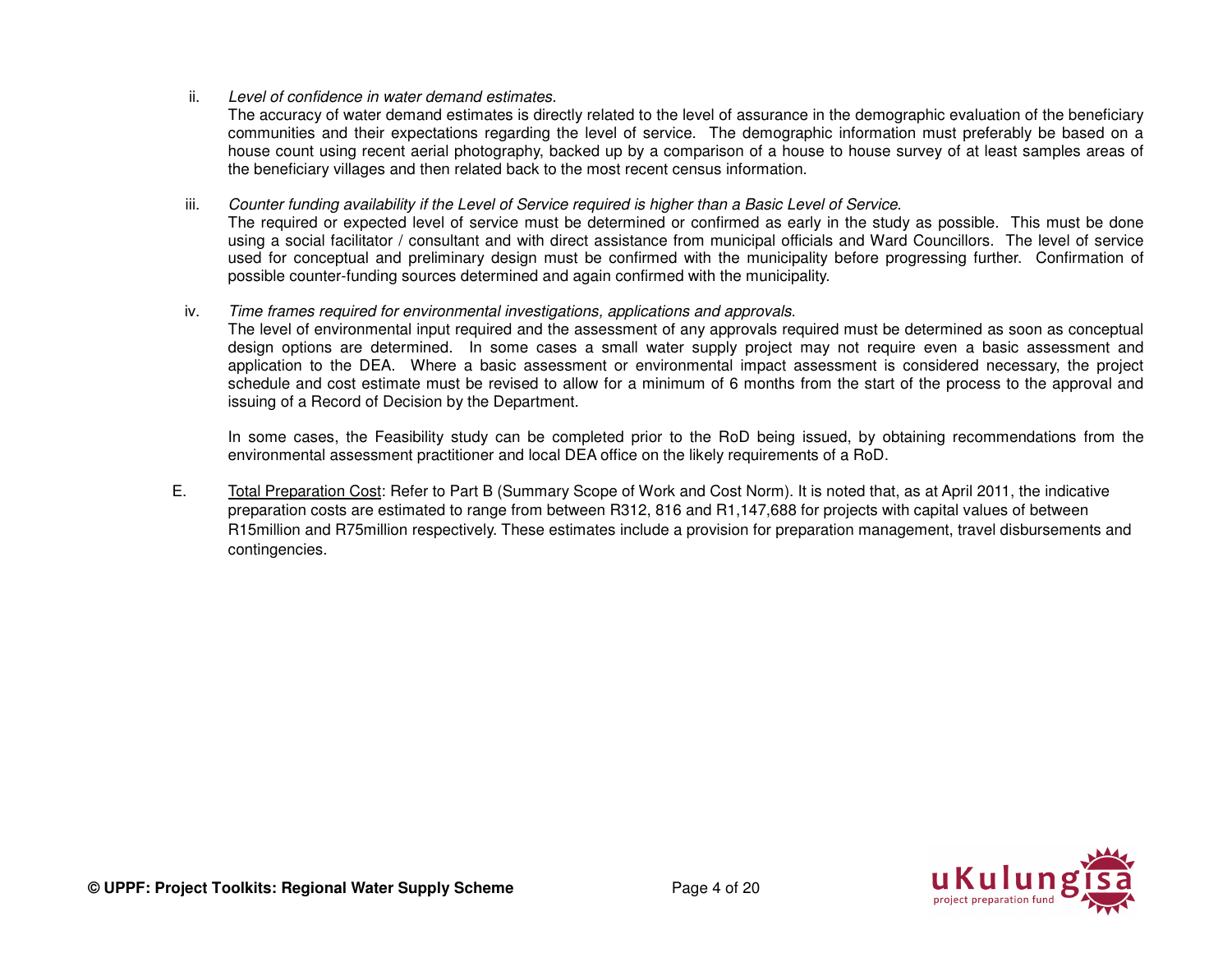# **SECTION B: SUMMARY SCOPE OF WORK AND COST NORMS**

*Please refer to the separate excel spreadsheet provided which identifies the work packages for the various stages of project preparation, summary scope of work, and indicative professional time inputs and cost norms.* 

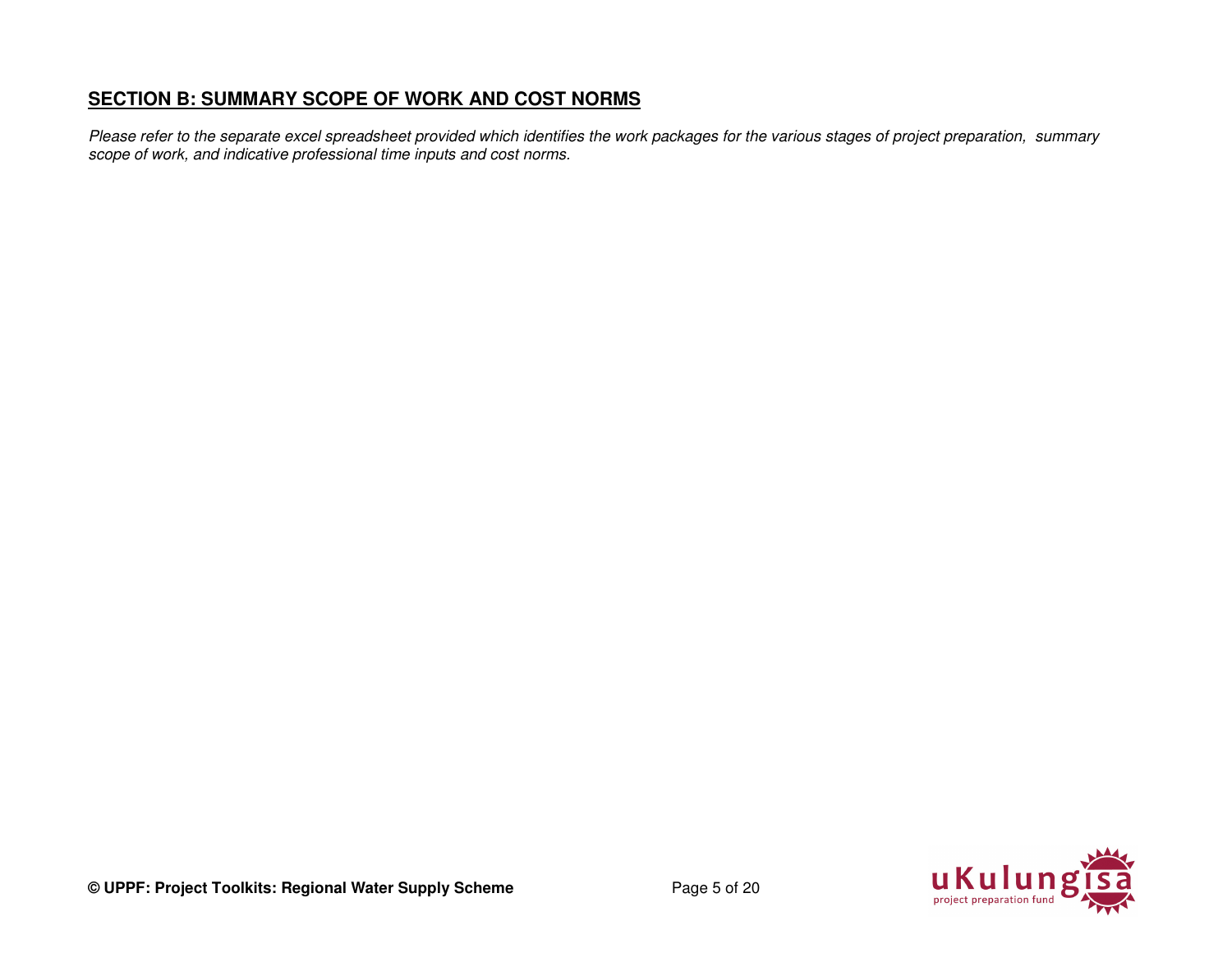# **SECTION C: DETAILED SCOPE OF WORK**

### **STAGE 1: Preliminary Assessment**

A. Inputs:

 *It is noted that the preliminary assessment will be carried out by either the NC or a Project Preparation Manager appointed by PPT. It focuses on three main elements: a) the project; b) the Municipality (in most cases the District Municipality or Metro); c) the capital funder.* 

- Telephonic interviews / meetings with Water and Sanitation personnel from municipality, MIG / DWA, any professionals working on this or a nearby project, ward councillor, community leadership;
- Face to face meeting with relevant municipal personnel (as broad-based as possible and including senior municipal officials, PMU Manager and preferably also the Municipal Manager in medium sized municipalities or the Manager: Water and Sanitation and PMU Manager in metros);
- Provision of standard PPT Preparation Services Agreement to Municipality and or Service Provider, explanation of its main terms and conditions, and acquisition of verbal feedback;
- Municipal plans in particular: IDP, Water Services Development Plan, Spatial Development Plan.
- Telephonic discussions / meetings with prospective capital funder(s);
- Interviews / meetings with professionals working on this or other nearby projects, relevant provincial government departments, ward councillor, community leadership, District Municipality where relevant;
- Site visit:
- Assessment of availability of suitable project preparation professionals;
- Any existing technical work already completed (e.g. past feasibility report);
- Any relevant technical work on nearby projects (e.g. past geotech investigations on a neighbouring site
- •*All professionals must follow the MIG and DWAF guidelines as detailed in* **Annexures A-F***)*

## B. Outputs:

Preliminary Assessment Report indicating:

- Confirmation of *Municipal prioritization* and acceptability of terms of PPT project preparation services and Preparation Services Agreement terms.
- Appraisal of project based on the above inputs and generation of preliminary *project risk profile*. This would need to cover a range of project issues / potential risks (as outlined in the Risk Profile in section D above) and including:
	- o *Municipal buyin to project* (not just IDP inclusion, but also de-facto and apparent commitment from senior officials and politico's);
	- o *Prioritization of project* IDP / WSDP / Sector Plan;
	- o *Raw water source* availability (including available geo-hydrological information and / or existing bulk main accessibility);
	- o *Need* (including commentary on the likely accuracy of demographic data, water demand assumptions, and ultimate level of intended service);
	- o *Source of targeted capital funding* (e.g. MIG / MIG-loan funding mix etc);
	- o *Availability of capital funding* for the project (e.g. existing municipal MTEF budget allocation / IDP priority / MIG approval);
	- o *Socio-political dynamics* (e.g. any problematic dynamics between the traditional authority and municipality, recent history of community unrest etc);
	- o *Availability of project professionals* required to undertake project preparation.

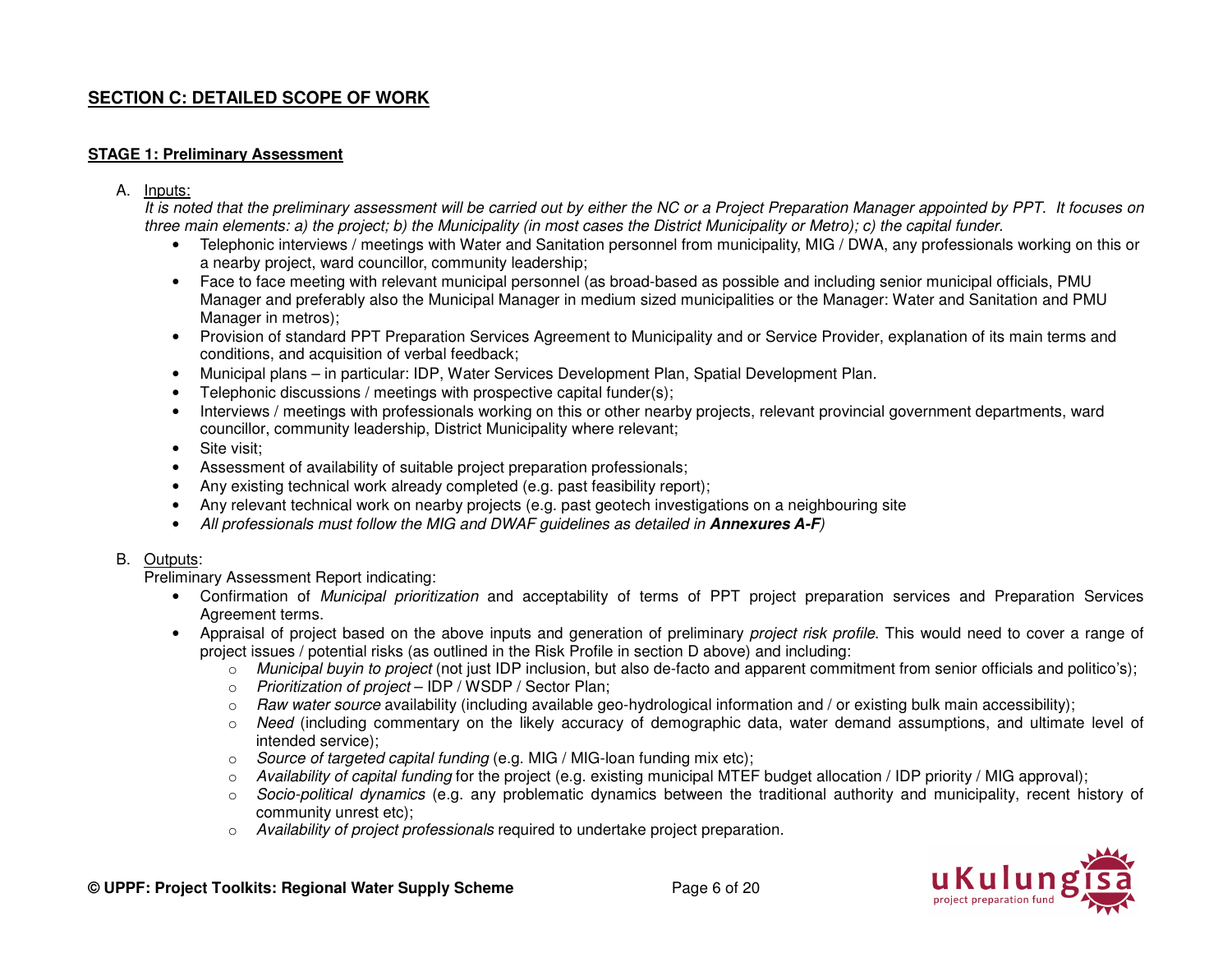- o *Professional conflicts* (e.g. any existing professionals with 'turf' issues / 'entrenched service providers' which lack competence / proven track record / willingness to work constructively with PPT)
- Recommendations within the following options:
	- o Category 'A' = low risk, no apparent material risks detected, project viable and should proceed rapidly into pre-feasibility and feasibility stages;
	- o Category 'B' = medium risk, some potential material risks which require careful mitigation during next pre-feasibility stage, project potentially viable subject to further assessment during pre-feasibility stage, project should not move into feasibility stage before re-assessment at the completion of the pre-feasibility stage to ensure that the identified risks have been adequately mitigated or eliminated;
	- o Category 'C' = high risk, material risks detected with limited reasonable prospects for mitigation, no further preparation should occur.
- Detailed budget estimate for project preparation.
- Projected timetable (programme) for project preparation.

In addition, comment on the following would be desirable:

- *Environmental issues* (any obvious and very apparent environmental issues such as in a nature conservation area, wetland or gravesites etc);
- *Land ownership* likely opposition from landowners / expropriation / servitudes / PTOs / Ingonyama Trust, etc•
- Confirmation of in principle support from capital funder (e.g. MIG).
- Recommendations on project professional team.
- Record of people interviewed, positions and contact details.
- Attendance registers

#### C. Professional Skills & Knowledge Required:

 Knowledge of large regional rural water supply projects and their delivery within South African Municipalities. Experience in the feasibility and design stage of water projects. Preferably a civil engineer or experienced construction project manager.

## D. Indicative Level of Effort

Two to three days for an internal project manager or outsourced Civil Engineer, plus R2, 000 travel costs.

E. Indicative Duration:

Two weeks.

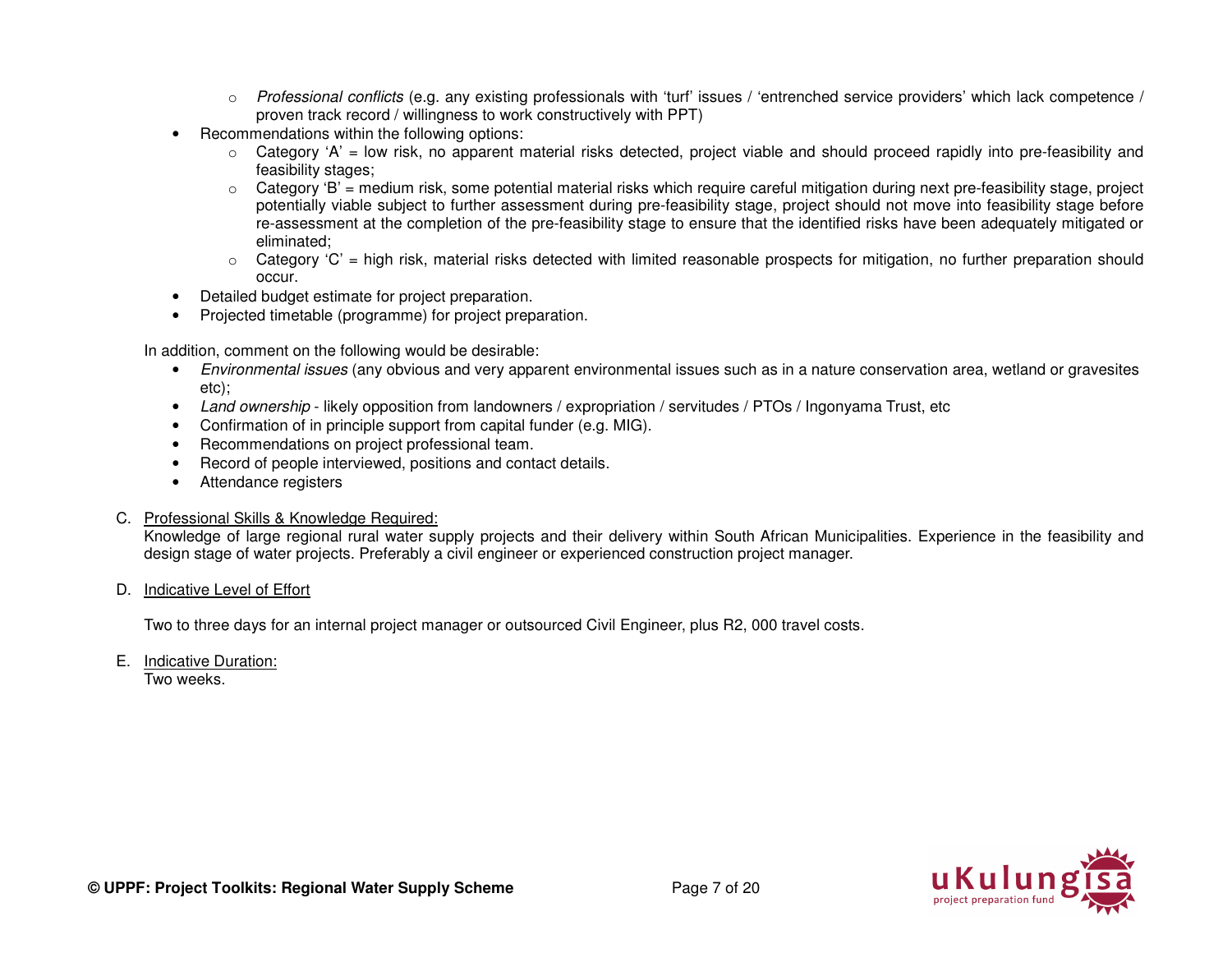# **STAGE 2: Pre-feasibility (CIDB 'Assessment')**

Total duration: Approximately 4 to 6 weeks

The following table provides a summary of the work packages detailed in the scope of work for the various professionals at this stage.

| <b>Work Package</b>                                                                                 | <b>Inputs</b>                                                                                                                                                                                                                                                                                             | <b>Outputs</b>                                                                                         | <b>Professional</b><br>skills required | Indicative<br>level of<br>effort<br>required | Indicative<br>duration |
|-----------------------------------------------------------------------------------------------------|-----------------------------------------------------------------------------------------------------------------------------------------------------------------------------------------------------------------------------------------------------------------------------------------------------------|--------------------------------------------------------------------------------------------------------|----------------------------------------|----------------------------------------------|------------------------|
| Water demand<br>assessment / Situational<br>Analysis:                                               | Determination of beneficiary population and other<br>relevant demographic data, existing water supply,<br>and expected growth rates and required service<br>level. Calculation of water demand scenarios.<br>Includes assessing institutional arrangements,<br>sustainability and socio economic analysis | Demographics and<br>updated water demand                                                               | Civil<br>Engineer/Social<br>Consultant | 2-5 days                                     | 1-2 weeks              |
| <b>Water Resource</b><br>Assessment                                                                 | Desktop determination of potential bulk water<br>sources                                                                                                                                                                                                                                                  | Possible bulk water<br>sources                                                                         | Civil Engineer                         | 2-6 days                                     | 1-2 weeks              |
| Groundwater resource<br>assessment:                                                                 | Detailed investigation and evaluation of<br>groundwater potential for water supply, including<br>recommendations for sitting of production boreholes<br>and cost estimates                                                                                                                                | Assessment of potential<br>water resources                                                             | Geohydrologist                         | $2-15$ days                                  | 1-4 weeks              |
| Surface water resource<br>assessment:                                                               | Detailed assessment and evaluation of<br>recommended surface water source/s, including<br>technical abstraction recommendations                                                                                                                                                                           | Assessment of potential<br>water resources                                                             | Hydrologist                            | $0-15$ days                                  | 1-2 weeks              |
| Geotechnical<br>investigations:                                                                     | Evaluation of ground conditions for reservoir<br>positions, pipeline trenches, i.t.o. excavatability<br>(hard rock) and suitability of in-situ material for pipe<br>bedding                                                                                                                               | Viability of project from<br>geotechnical perspective                                                  | Geologist                              | 2-3 days                                     | 3-4 weeks              |
| Preliminary<br>development and<br>evaluation of alternative<br>water supply options /<br>scenarios: | Engineering viability, sustainability, level of service<br>and decision on preferred option(s)                                                                                                                                                                                                            | Development of alternative<br>water supply options                                                     | Civil Engineer                         | $1-2$ days                                   | 1-2 weeks              |
| Social Facilitation                                                                                 | Including initial meetings and ongoing<br>communication with community and project<br>stakeholders                                                                                                                                                                                                        | Social input into pre-<br>feasibility report                                                           | Social<br>Facilitator                  | 2-6 days                                     | 3-6 weeks              |
| Pre-feasibility report                                                                              | Full report summarizing the studies concluded<br>above and determining the potential feasibility of the<br>project to be implemented                                                                                                                                                                      | Produce report that<br>determines project risk and<br>viability for the next phase<br>of investigation | Civil Engineer                         | $1 - 1.5$<br>days                            | 1 week<br><b>JA4</b>   |



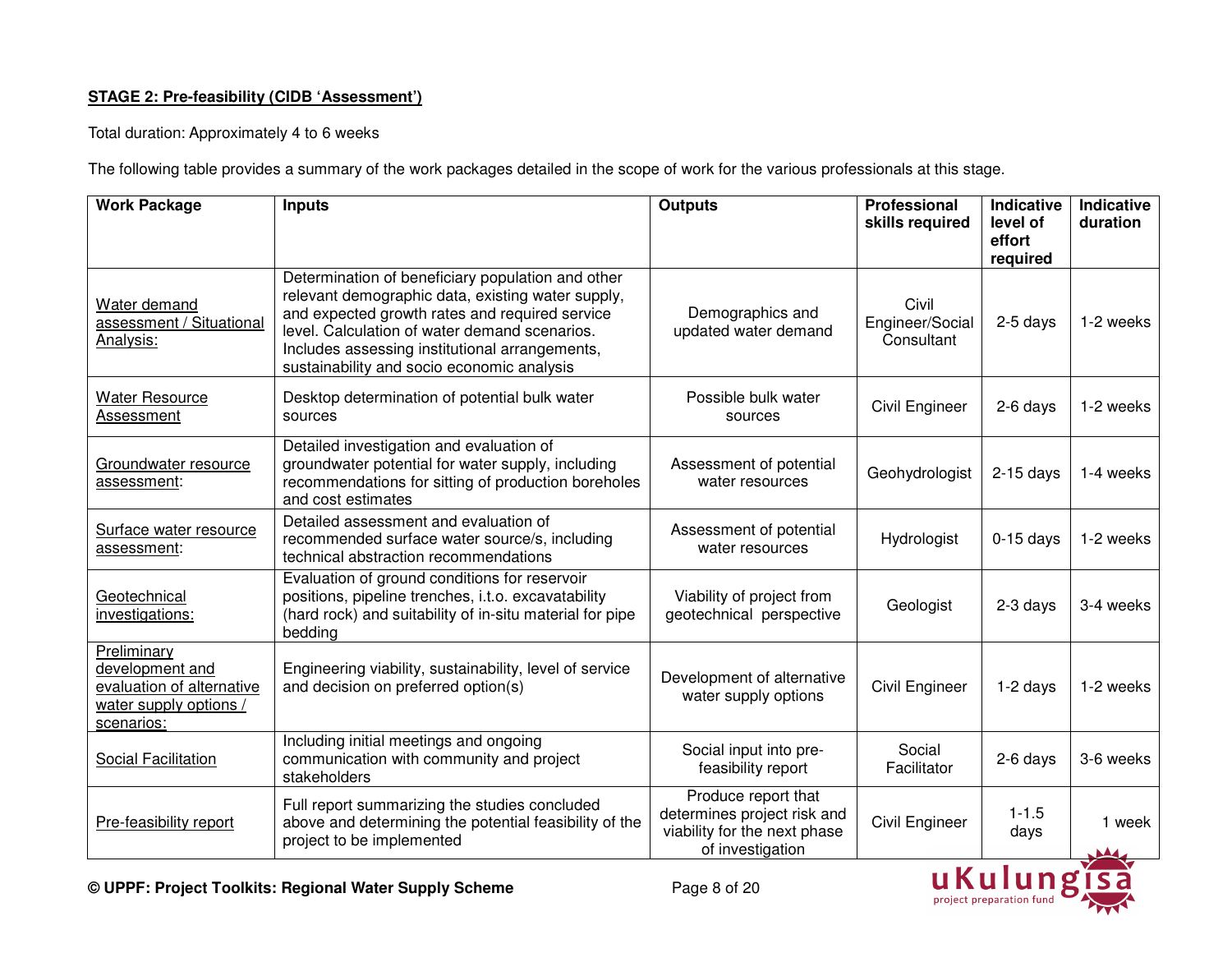# **A. Civil Engineer: Pre-Feasibility Study for a Regional Water Supply Scheme**

NOTE: 1) The Civil Engineer is responsible for multiple work packages. 2) And they must comply with requirements of: **Annexure F**.

i. Overall Inputs

 The inputs for this appointment are defined in **Attachment F**. The civil engineer is required, to carry out all the necessary tasks and responsibilities which are his / her own responsibility and in addition to monitor and manage the work required to be done by other service providers and professionals identified above. The Civil Engineer assumes overall responsibility for the project's Pre-feasibility. *(All professionals must follow the MIG and DWAF guidelines as detailed in* **Annexures A-F***)* 

ii. Overall Outputs

 The outputs of this appointment are defined in **Attachment F,** however specific work packages have been presented in the table above. It is noted that a report in the required DWAF format is required, which includes an Executive Summary of the findings and inputs by other professional service providers. During this stage the engineers main outputs are the following:

- i. Water demand assessment / Situational Analysis: Determination of beneficiary population and other relevant demographic data, existing water supply, and expected growth rates and required service level. Calculation of water demand scenarios. Includes assessing institutional arrangements, sustainability and socio economic analysis
- ii. Development and evaluation of alternative water supply options / scenarios: Engineering viability, sustainability, level of service and decision on preferred option(s)
- iii. Pre-feasibility report: Full report summarizing the studies concluded in this stage and determining the potential feasibility of the project to be implemented

# iii. Professional Skills Requirements

Civil engineer with experience in preparing, planning, designing and preferably, also implementing water supply projects.

#### iv. Overall Indicative Level of EffortBetween 6 and 15 days – this assumes a relatively simple project (e.g. with only one primary water source and one or two villages).

v. Duration

6 – 8 weeks (this will vary depending on the size and complexity of the project)

# **B. Social Consultant: Situational Analysis and Communication:**

i. Inputs

 The inputs for the overall project are defined in **Attachment F**. The social consultant needs to work closely with and under the instruction of the Civil Engineer who assumes overall responsibility for the project's feasibility. *(All professionals must follow the MIG and DWAF guidelines as detailed in* **Annexures A-F***)* 

Community liaison and communications: The Social consultant will be primarily responsible for assisting the project preparation team (mainly via the appointed Civil Engineer) with the communication and liaison with the beneficiary community / communities which will include:

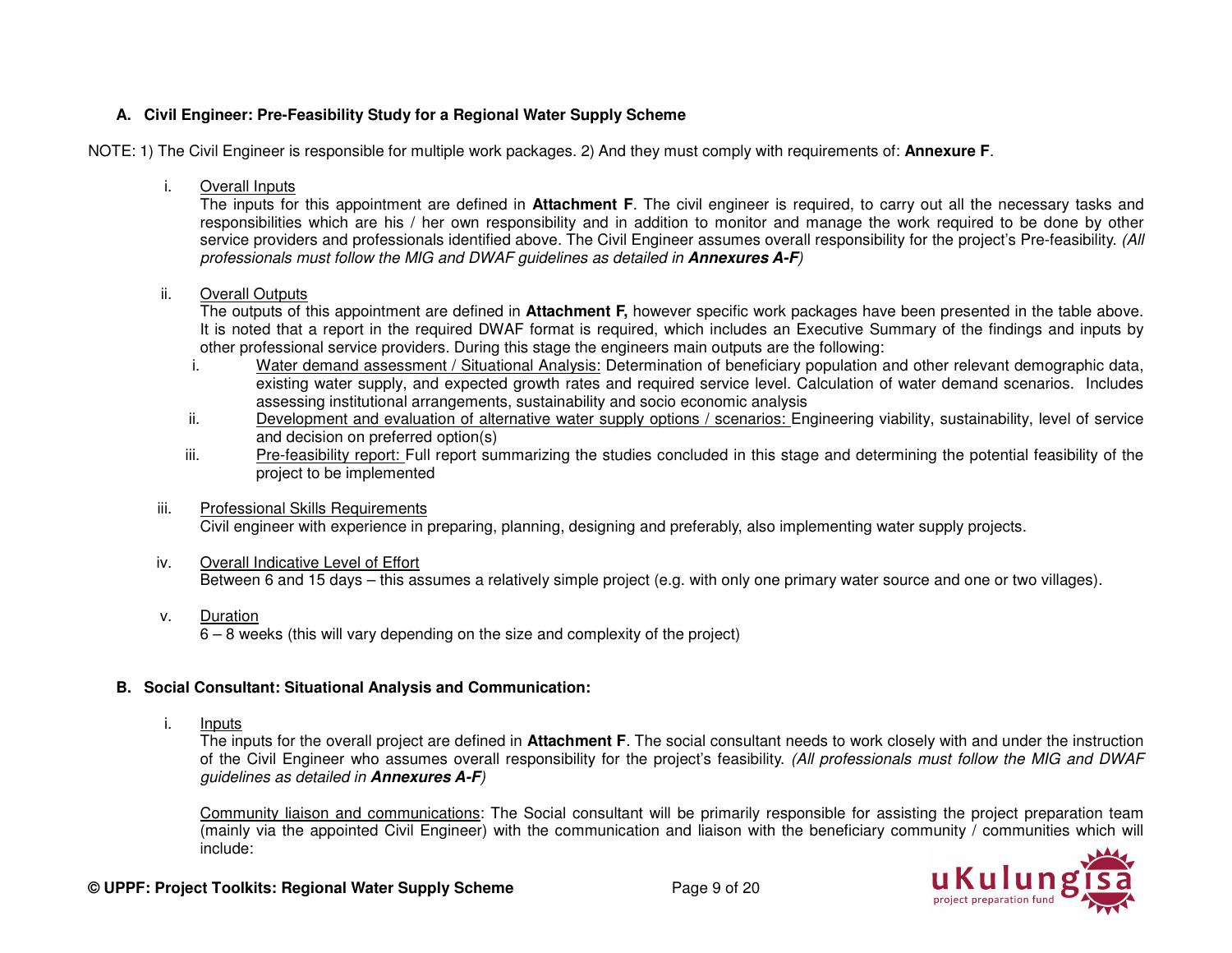*Setup, facilitate and minute community meetings* particularly at the start of the planning phase and towards the end once the study is nearing completion and conclusions and recommendations are being developed. It is noted that these meetings may need to involve other members of the professional team (e.g. Civil Engineer).

*Obtain regular updates* on the development of the feasibility study being carried out by the civil engineer and to communicate this accurately to the beneficiary community.

### ii. Outputs

 The outputs for the overall project are defined in **Attachment F.** All the abovementioned information should be drafted into a report and submitted to the engineer for inclusion in the Pre-Feasibility Report with a copy to the project preparation manager. The report needs to include signed attendance registers and minutes of meetings held.

### iii. Professional Skills Requirements

 Social facilitation qualifications / experience / skills requirements are: Excellent communication skills; Experience in social facilitation in the context of municipal infrastructure projects; An understanding of the requirements in terms of social input to the standard DWA feasibility study report.

## iv. Indicative Level of Effort

 4 to 8 days. It is suggested that the payment structure be either: a) half payment halfway through, full payment upon submission of final feasibility report; or b) monthly payments approved by the Civil Engineer and PPM / NC.

v. Duration

6 to 8 weeks.

# **C. Geohydrologist: Groundwater Resource Assessment**

vi. Inputs

 The geohydrologist will be required to work closely with and under the instruction of the Civil Engineer who assumes overall responsibility for the project's feasibility.

The geohydrologist will be required to carry out such work as will be determined by the project preparation manager / engineer, which will inform and provide input to the project feasibility study*(All professionals must follow the MIG and DWAF guidelines as detailed in* **Annexures A-F***)*. This work may include, but not be restricted to, the following key aspects:

- Desk top study and preliminary groundwater potential assessment of the study area;
- Data gathering on existing groundwater developments (DWA database);
- Aerial photography and imaging interpretation; and
- Geophysical survey for potential borehole siting
- vii. Outputs

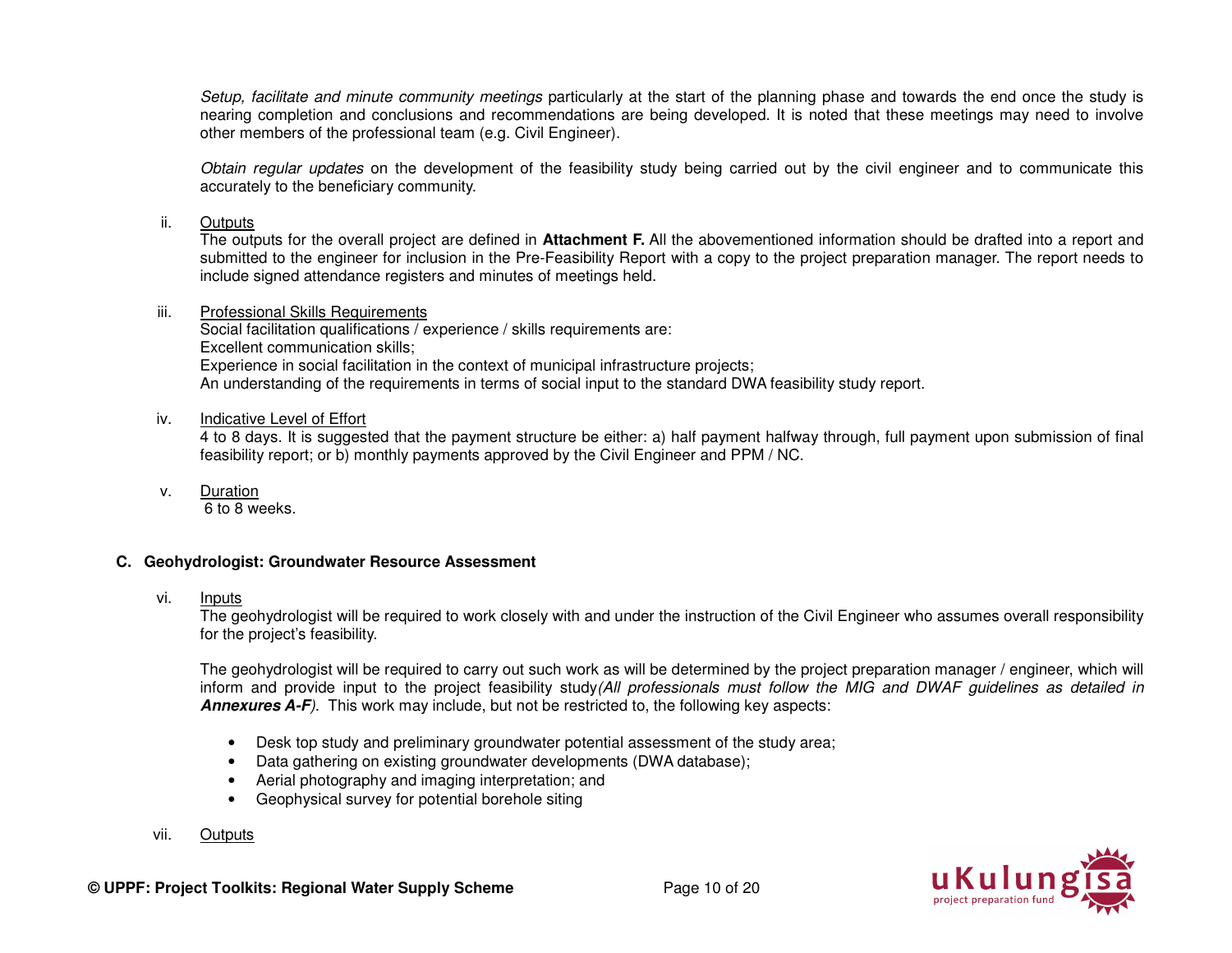The outputs for the overall project are broadly defined in **Attachment F** (although it is noted that only certain tasks as outlined below are the responsibility of the geohydrologist). The study findings and recommendations are to be drafted into a report to be submitted to the engineer for inclusion as an annexure to the Feasibility Study Report with a copy to the project preparation manager and should include at least the following:

- Overview of investigative work carried out;
- Findings of the groundwater potential investigation including potential borehole yields;
- Recommendations on groundwater development;
- Cost estimates of the recommended groundwater development;

## viii. Professional Skills Requirements

 A minimum BSc or B.Tech qualification in geohydrology, geophysics, geology or related field is required. Experience in groundwater investigations and development of groundwater supplies, siting and supervising of borehole drilling, testing and development is a minimum requirement. An understanding of municipal water supply requirements should also be available.

## ix. Indicative Level of Effort

 2 -15 days. It is suggested that full payment be made upon submission of final feasibility report approved by the Civil Engineer and PPM / NC.

# x. Duration

The duration of this work is expected to be between 2 to 8 weeks and should take place as early on in the study as possible.

# **D. Hydrologist: Surface Water Resource Assessment**

*Note: this work package will only be required in cases where surface water abstraction is required.* 

xi. Inputs

 The Hydrologist will be required to work closely with and under the instruction of the Civil Engineer who assumes overall responsibility for the project's feasibility.

The hydrologist will be required to carry out such work as will be determined by the project preparation manager / engineer, which will inform and provide input to the project feasibility study. *(All professionals must follow the MIG and DWAF guidelines as detailed in* **Annexures A-F***)* This work may include, but not be restricted to, the following key aspects:

- The desk top study;
- Site investigation;
- Hydro-census of the study area including obtaining hydrological streamflow records (DWA database) at potential abstraction points or adjacent catchments; and
- Obtaining / developing flood hydrographs and drought characteristics for the abstraction catchment.

# xii. Outputs

 The outputs for the overall project are broadly defined in **Attachment F** (although it is noted that only certain tasks as outlined below are the responsibility of the hydrologist). The study findings and recommendations are to be drafted into a report to be submitted to the

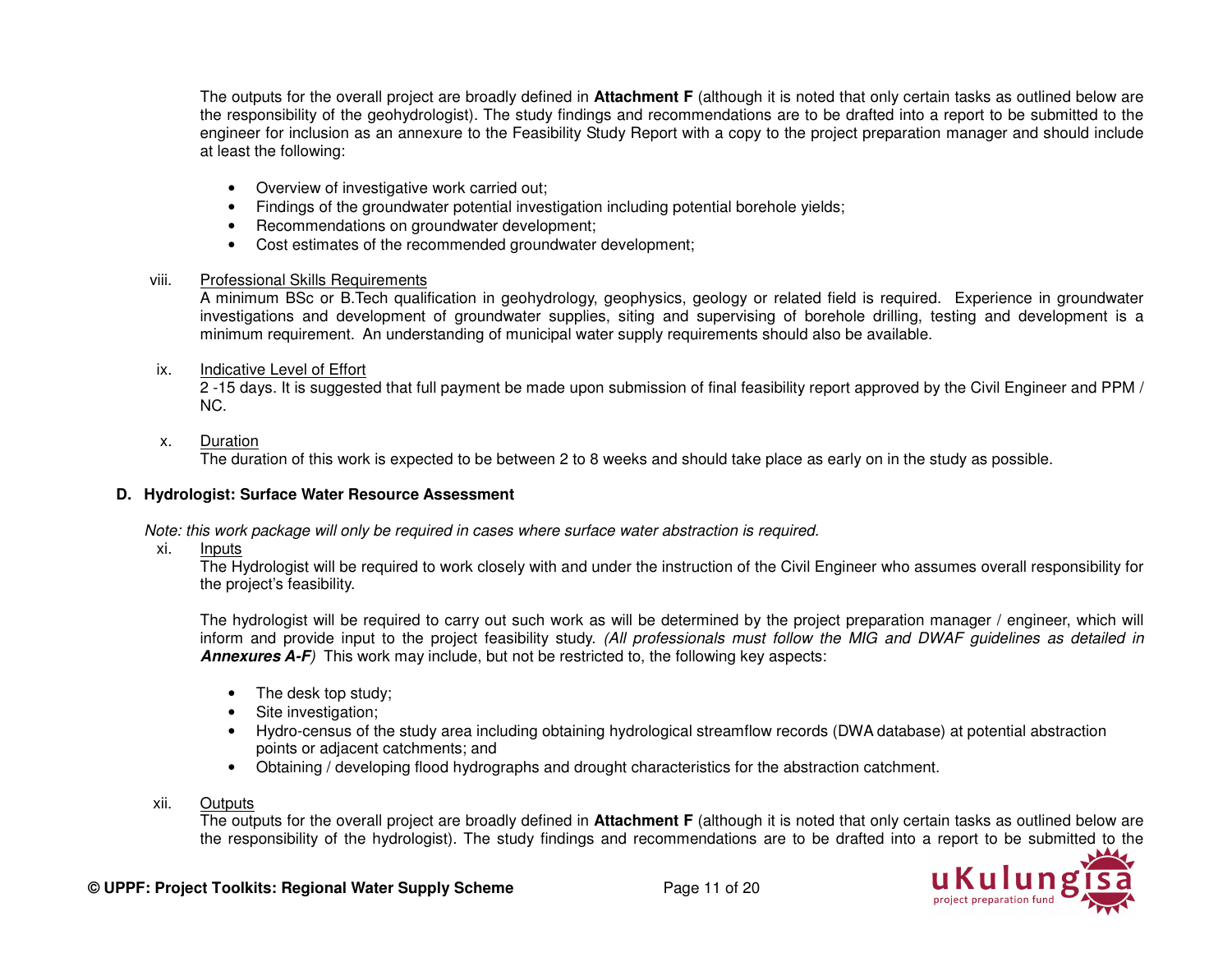engineer for inclusion in the Feasibility study Report with a copy to the project preparation manager and should include at least the following:

- Findings of the desk top study and hydro-census with potential abstraction yields;
- Recommendations on potential surface water abstraction points within the study area; and
- Recommended abstraction methods at abstraction points.

#### xiii. Professional Skills Requirements

 A minimum BSc or B.Tech qualification in hydrology, geomorphology or related fields is required. Experience in surface water investigations and development of surface water supplies is a minimum requirement. An understanding of municipal water supply requirements should also be available.

#### xiv. Indicative Level of Effort

 0 to 15 days. It is suggested that full payment be made upon submission of final feasibility report approved by the Civil Engineer and PPM / NC.

#### xv. Duration

The duration of this work is expected to be between 2 to 4 weeks and should take place as early on in the study as possible.

### **E. Geotechnical Investigations and Tests**

i. Inputs

 The geologist will be required to work closely with and under the instruction of the Civil Engineer who assumes overall responsibility for the project's feasibility.

The geologist will be required to carry out such work as will be determined by the project preparation manager / engineer, which will inform and provide input to the project feasibility study. *(All professionals must follow the MIG and DWAF guidelines as detailed in* **Annexures A-F***)* This work may include, but not be restricted to, the following key aspects:

- Desktop study of geology of the study area;
- Site investigations including excavation and logging of trial pits and DPC tests along pipeline routes to determine possible pipeline trenching conditions and bedding and backfill material requirements; and
- Preliminary investigations into expected ground conditions for bulk excavations at reservoir sites.

## ii. Outputs

 The outputs for the overall project are defined in **Attachment F** (although it is noted that only certain tasks as outlined below are the responsibility of the geologist). The study findings and recommendations are to be drafted into a report to be submitted to the engineer for inclusion in the Feasibility Study Report with a copy to the project preparation manager and should include at least the following:

- Findings of the desk top study and site investigations;
- Preliminary estimates of possible rock or hard trench excavation;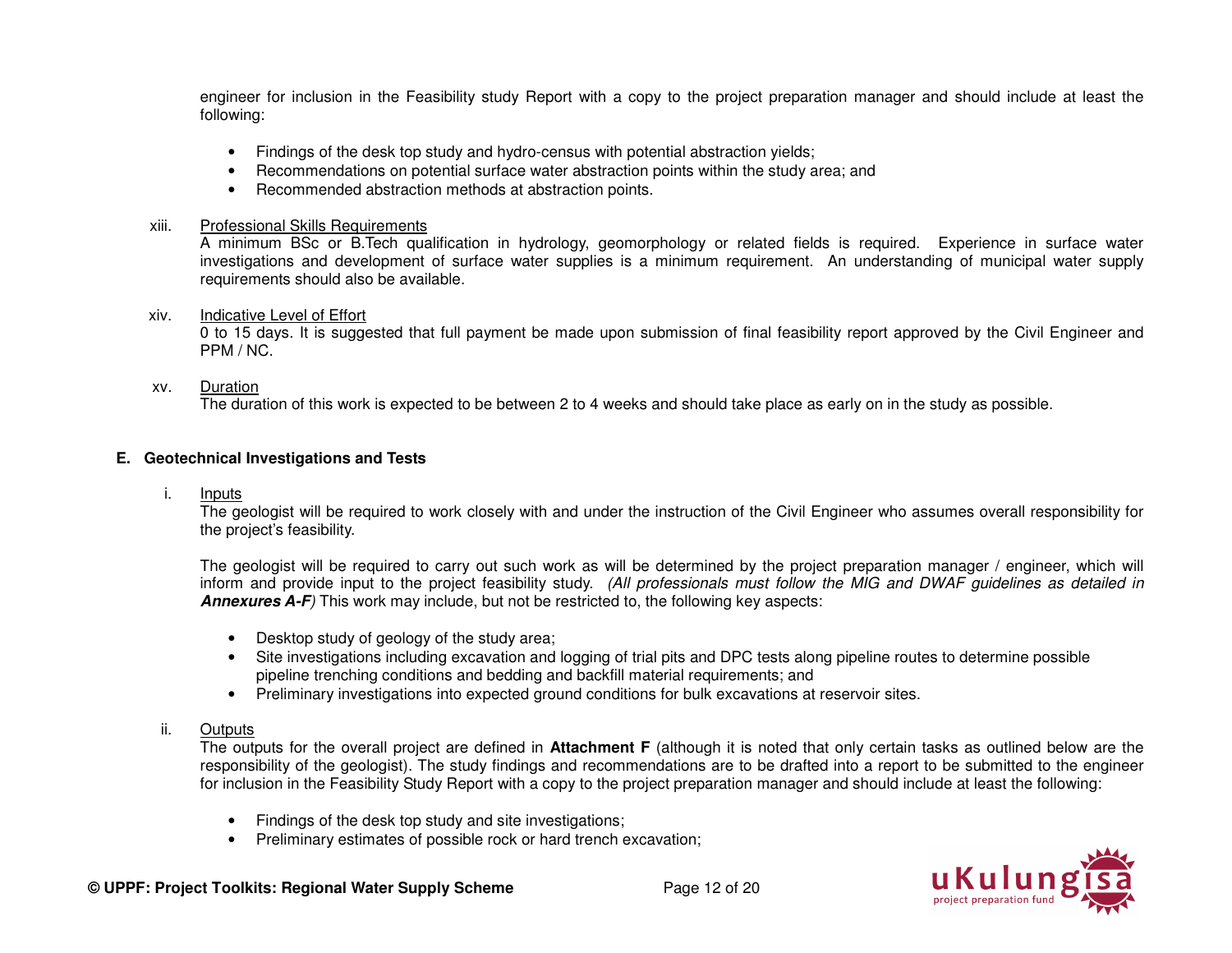- Preliminary estimates of expected rock or hard excavation at reservoirs sites; and
- Recommendations on suitability of in-situ trench material for pipe bedding and backfilling.

## iii. Professional Skills Requirements

 A minimum BSc or B.Tech qualification in geology or related field is required. Experience in geological engineering investigations is a minimum requirement. An understanding of municipal water supply requirements and skills and experience in pipeline trenching and bulk excavation geology should also be available.

## iv. Indicative Level of Effort

 2 to 3 days. It is suggested that full payment be made upon submission of final feasibility report approved by the Civil Engineer and PPM / NC.

## v. Duration

The duration of this work is expected to be between 2 to 4 weeks and should take place as early on in the study as possible.

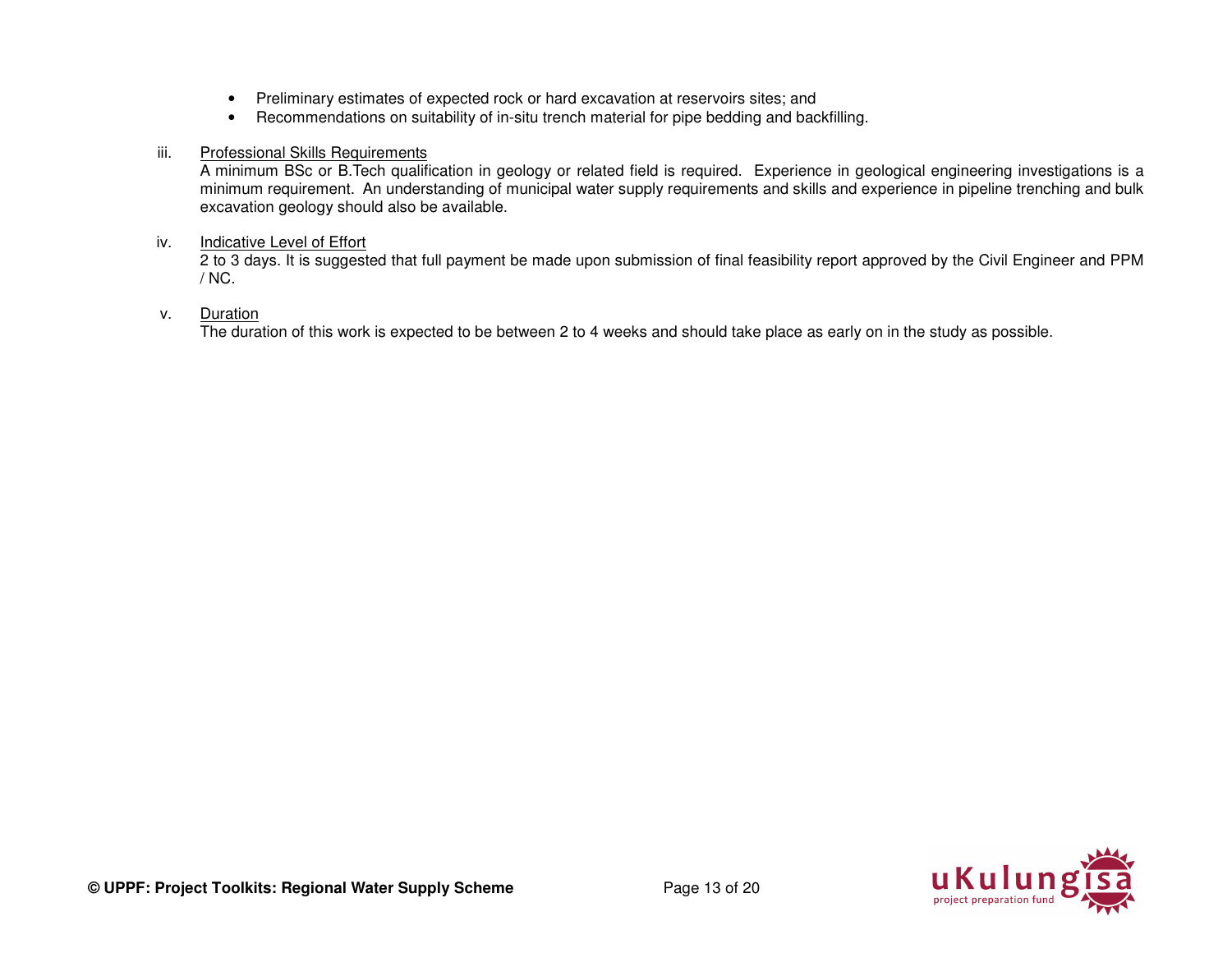# **STAGE 3: Feasibility (CIDB 'Concept')** *(Refer to* **Attachment F** *DWAF KZN pro-forma feasibility study report)*

*Note: In normal circumstances a civil engineer will be appointed to compile the feasibility study report (i.e. as the lead consultant and team member responsible for most tasks). However, the engineer will usually be required to use certain information supplied by other professionals / specialists in conjunction with his / her own input. Due to this, the PPT norm of setting out a toolkit by work packages is not altogether practical and instead the toolkit for this section has been set out per professional and with close reference to the existing and generally adequate DWA guidelines (***Attachment F***)* 

## Total duration: Approximately 8 to 12 weeks

Depending on project complexity, scale and depending on whether or not a hydrologist is required (i.e. for an assessment of surface extraction potential).

DWAF requirements for the feasibility stage are outlined below (as per the DWAF guidelines presented in **Annexure F**), as well as the various professionals responsible. These must be undertaken by the various professionals as part of their scope of work and must be accommodate within their level of effort stipulated.

| <b>DWAF Work Packages,</b>                                  | <b>DWAF: Inputs</b>                                                                                                                                                                                                                                                                                                                                                                                                                                          | <b>DWAF: Outputs</b>                                                                                                        | Professional                                      |
|-------------------------------------------------------------|--------------------------------------------------------------------------------------------------------------------------------------------------------------------------------------------------------------------------------------------------------------------------------------------------------------------------------------------------------------------------------------------------------------------------------------------------------------|-----------------------------------------------------------------------------------------------------------------------------|---------------------------------------------------|
| (As per Annexure F)                                         |                                                                                                                                                                                                                                                                                                                                                                                                                                                              |                                                                                                                             | skills required                                   |
| <b>Introduction</b>                                         | Provide general project details, objectives, purpose of feasibility study<br>and an overview of regional plans.                                                                                                                                                                                                                                                                                                                                              | Provide introduction to<br>feasibility report and MIG<br>application                                                        | Civil Engineer                                    |
| <b>Need determination</b>                                   | Provide demographic information of beneficiary community, determine<br>reliability and growth rates and use to calculate current and future water<br>demand.                                                                                                                                                                                                                                                                                                 | Section of the feasibility<br>report to determine<br>demographic viability in<br>relation to the proposed<br>project        | Civil Engineer/<br>Social Facilitator             |
| <b>Engineering Viability</b><br>(Inc. Conceptual<br>Design) | Using hydrological and or Geohydrological studies determine viability of<br>various water supply options including the required water extraction<br>licensing. Inc determining viability of ground water supply options.<br>Determine acceptable water quality. And medium and long-term<br>sustainability, and physical layout and required infrastructure<br>requirements for proposed project. Finally compile a bill of quantities or<br>project budget. | Section of the feasibility<br>component to determine<br>Engineering viability in<br>relation to the proposed<br>project     | Civil Engineer/<br>Geohydrologist/<br>Hydrologist |
| <b>Institutional Viability</b>                              | Investigate current organizational and leadership profiles and community<br>structures, awareness and attitude in relation to the proposed project.<br>Determine water service authority, provider and consumer motivation<br>and capacity for project implementation. And required water use<br>licensing.                                                                                                                                                  | Section of the feasibility<br>report to determine<br>institutional viability in<br>relation to the proposed<br>project      | Civil Engineer/<br>Social Facilitator             |
| Economic/Socio-<br><b>Economic analysis</b><br>(Inc. EPWP)  | Compile socio economic evaluation to coordinate linkages to other<br>development projects and opportunities. Develop beneficiary training,<br>facilitation and capacitation plans. Maximize labour intensive<br>construction methods within technical and economic feasibilities.<br>(EPWP). Develop cash flow, O and M budgets and long-term                                                                                                                | Section of the feasibility<br>report to determine socio<br>and economic viability in<br>relation to the proposed<br>project | Civil Engineer/<br>Social Facilitator             |

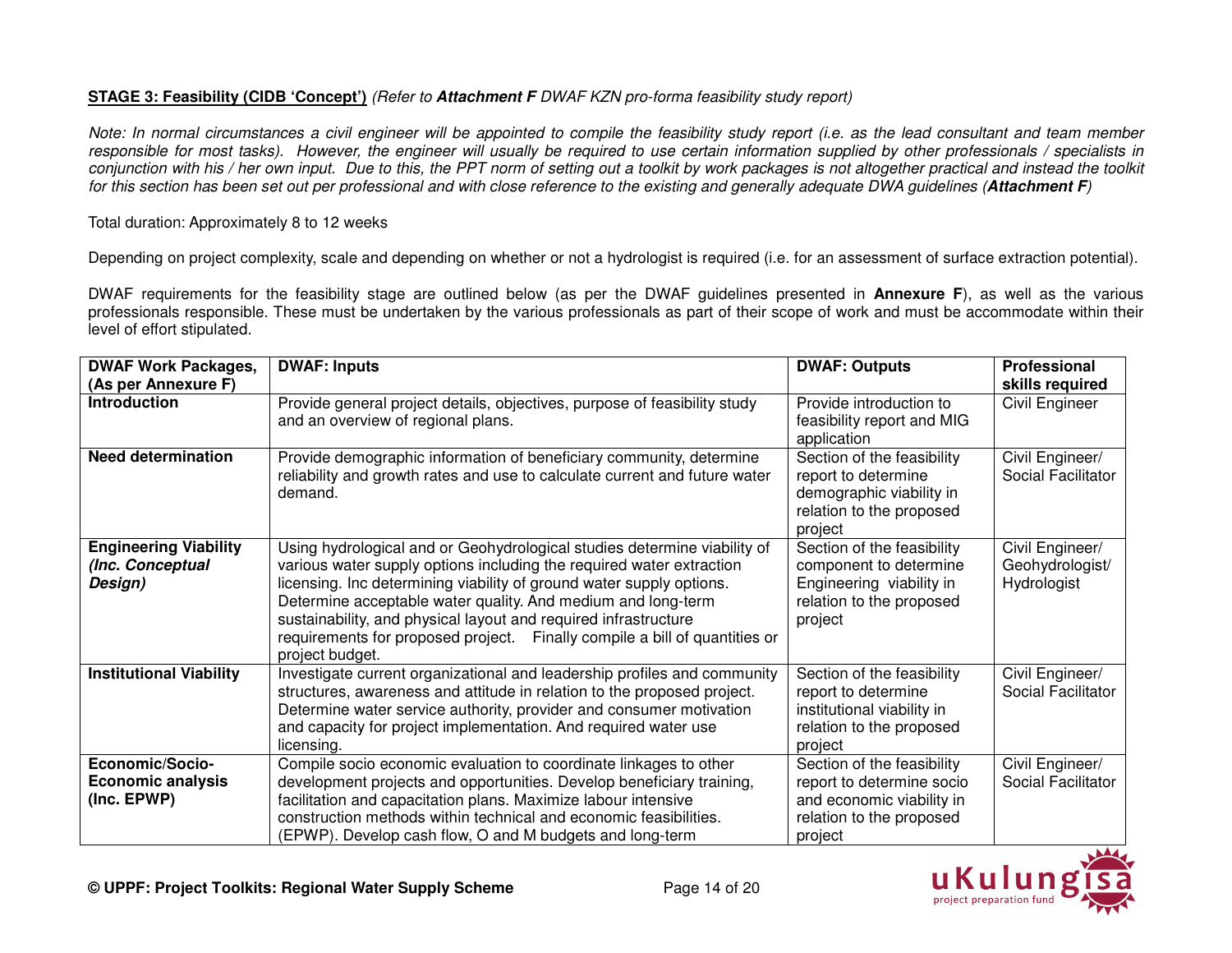|                                  | refurbishment requirements.                                               |                                 |                  |
|----------------------------------|---------------------------------------------------------------------------|---------------------------------|------------------|
| <b>Financial Viability (Inc.</b> | Determine long-term financial viability of project based on cost recovery | Section of the feasibility      | Civil Engineer   |
| Implementation                   | vs. operation and Maintenance requirements.                               | report to determine             |                  |
| estimates and                    |                                                                           | financial viability in relation |                  |
| Program)                         |                                                                           | to the proposed project         |                  |
| <b>Environmental</b>             | Assessment of projects impact on the physical and social environment      | Section of the feasibility      | Civil Engineer/  |
| <b>Acceptability</b>             | (including possible relocations). Clarify congruence with IDP and WSDP    | report to determine             | Environmentalist |
|                                  | planning. Develop an Environmental Management Plan (EMP).                 | environmental viability in      |                  |
|                                  |                                                                           | relation to the proposed        |                  |
|                                  |                                                                           | project                         |                  |
| <b>Conclusions and</b>           | Summarise the feasibility components presented above to determine the     | Final report determining        | Civil Engineer   |
| recommendations (Inc.            | overall feasibility of the project and recommend any mitigating actions   | feasibility of proposed         |                  |
| <b>Logical assessment</b>        | which need to be implemented in the project.                              | project and recommending        |                  |
| and plan)                        |                                                                           | specific mitigating actions     |                  |
|                                  |                                                                           | to be taken in its              |                  |
|                                  |                                                                           | implementation.                 |                  |

## **A. Civil Engineer: Feasibility Study for a Regional Water Supply Scheme**

i. Inputs

 The inputs for this appointment are defined in **Attachment F**, with the exception of those tasks which are defined below for the other members of the professional team (i.e. environmental, social, geotechnical, hydrological and geohydrological specialists. The civil engineer is required, to carry out all the necessary tasks and responsibilities which are his / her own responsibility and in addition to monitor and manage the work required to be done by other service providers and professionals identified above. The Civil Engineer assumes overall responsibility for the project's feasibility. It is assumed that a Pre-feasibility stage has preceded this appointment in which case the work which has already been completed during the pre-feasibility stage will inform and flow into the feasibility stage. *(All professionals must follow the MIG and DWAF guidelines as detailed in* **Annexures A-F***)* 

# ii. Outputs

 The outputs of this appointment are defined in **Attachment F**. It is noted that a report in the required DWAF format is required, which includes an Executive Summary of the findings and inputs by other professional service providers.

Specific outcomes would include:

- Development and evaluation of alternative water supply options, Engineering viability, source sustainability, economic sustainability, O&M requirements, level of services and decisions on preferred options.
- Conceptual Design, final report capturing information detailed above: for scheme including source development, abstraction, bulk transfer (weirs, spring protection, pumps, rising mains, gravity mains), water treatment, bulk and balancing storage, reticulation pipeline and tap-stands
- Logical Assessment and Plan: logistics and plan for implementation (e.g. material supplies, transport, road access etc)
- EPWP: plan for creation of local skills development and work opportunities

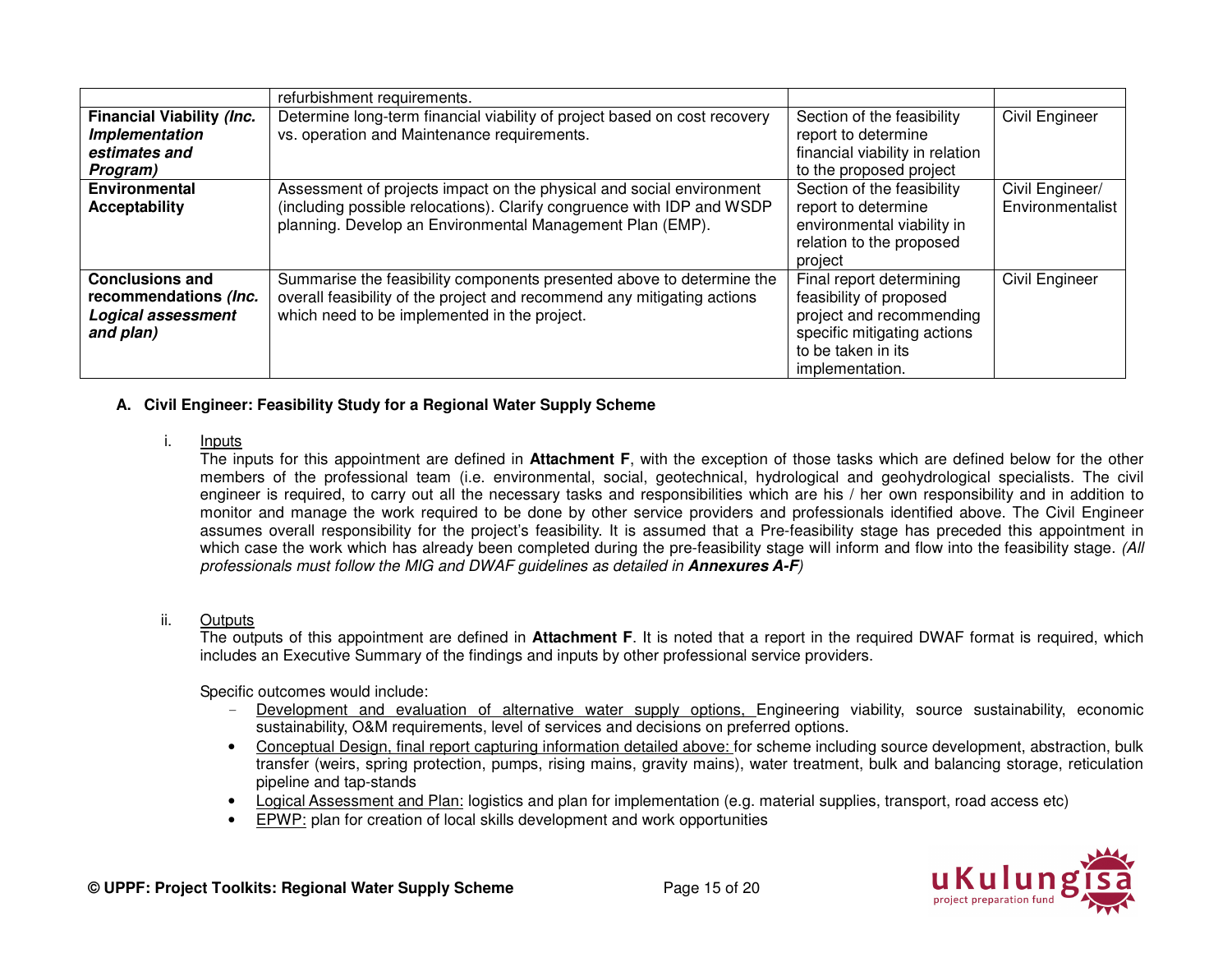- Implementation Estimates and Programme: Estimates for capital costs; operation and maintenance costs (10 to 15 year life span), financial viability and socio economic analysis + detailed programme (timetable) for implementation.
- Final feasibility report: Final report determining feasibility of proposed project and recommending specific mitigating actions to be taken in its implementation.
- iii. Professional Skills RequirementsCivil engineer with experience in preparing, planning, designing and preferably also implementing water supply projects.
- iv. Indicative Level of EffortBetween 14.5 and 39 days of a Civil Engineer
- v. Duration8 – 16 weeks (this will vary depending on the size and complexity of the project).

### **B. Social Consultant: Social Facilitation & Communications:**

i. Inputs

-

-

 The inputs for the overall project are defined in **Attachment F** *(although it is noted that only certain tasks as outlined below are the responsibility of the social consultant).* The social consultant needs to work closely with and under the instruction of the Civil Engineer who assumes overall responsibility for the project's feasibility. *(All professionals must follow the MIG and DWAF guidelines as detailed in* **Annexures A-F***)* 

Community liaison and communications: The Social consultant will be primarily responsible for assisting the project preparation team (mainly via the appointed Civil Engineer) with the communication and liaison with the beneficiary community / communities which will include:

*Setup, facilitate and minute community meetings* particularly at the start of the planning phase and towards the end once the study is nearing completion and conclusions and recommendations are being developed. It is noted that these meetings may need to involve other members of the professional team (e.g. Civil Engineer).

*Obtain regular updates* on the development of the feasibility study being carried out by the civil engineer and to communicate this accurately to the beneficiary community.

#### Inputs relating directly to the DWA scope of work / feasibility requirements:

 *Section 2. Need Determination*: Obtain demographic information from the Civil Engineer and verify the information on the ground. This will include meetings with the beneficiary community representatives, Ward councilor and sample household surveys using a basic questionnaire. The questionnaire should provide dwelling population counts (average number of people per dwelling). This process should take the form of a baseline study / needs / skills audit, which will also provide input the Feasibility report. The Social Consultant may obtain the assistance of Ward Committee members or community leaders to carry out this survey.

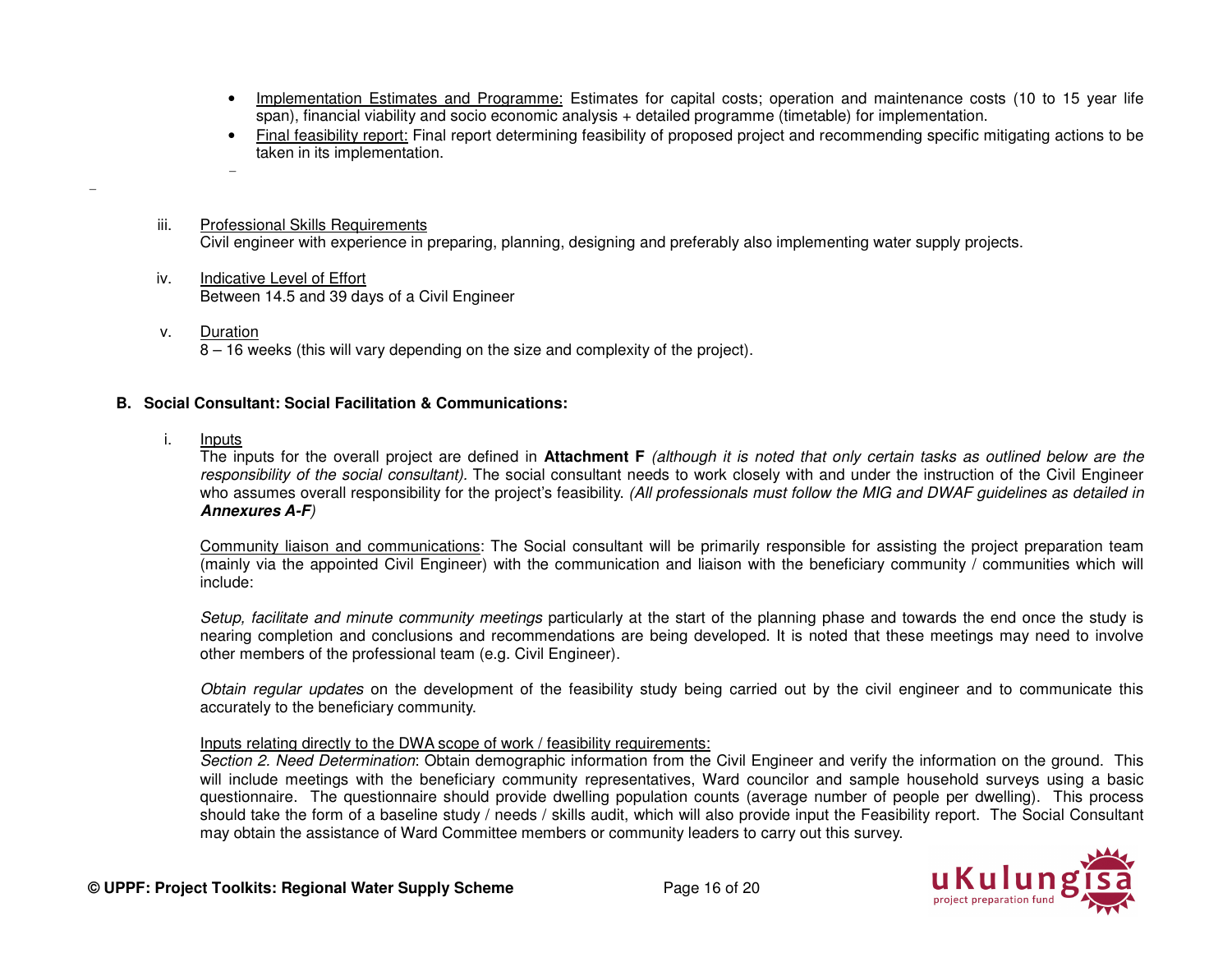*Section 4. Institutional sustainability*: The baseline study should obtain information from each family on the level of community awareness and development; income levels (per family / dwelling) and the sources of income.

 *Section 5.3. Training, facilitation and capacity building scope of work*: Use the baseline study to develop a training / skills development plan for targeted members of the beneficiary population providing information on proposed skills development, local economic development and health and hygiene promotion if and where required.

*Section 7. Environmental Acceptability*: Assist the appointed environmental consultant with the social impact assessment of the project.

*It is noted that in most projects, an environmental assessment practitioner (EAP) will also be appointed to carry out an initial environmental assessment of the project as required in terms of the National Environmental Act. The Social Consultant will also be* required to maintain regular communication with and assist the EAP with the assessment of the impact of the proposed project on the *community, specifically in this regard to the social impact of the project. Care should be taken to avoid duplication of tasks and confusing / overlapping / duplicating communications with the community.* 

ii. Outputs

 All the above-mentioned information should be drafted into a report and submitted to the engineer for inclusion in the Feasibility Study Report. The report needs to include signed attendance registers and minutes of meetings held. The outputs and format for this Feasibility Report are clearly defined in **Attachment F.** 

iii. Professional Skills Requirements

 Social facilitation qualifications / experience / skills requirements are: Excellent communication skills; Experience in social facilitation in the context of municipal infrastructure projects; An understanding of the requirements in terms of social input to the standard DWA feasibility study report.

iv. Indicative Level of Effort

 Approximately 10 to 15 days. It is suggested that the payment structure be either: a) half payment halfway through, full payment upon submission of final feasibility report; or b) monthly payments approved by the Civil Engineer and PPM / NC.

v. Duration

8 to 16 weeks.

#### **C. Environmental Assessment Practitioner (EAP): Preliminary Environmental Assessment**

i. Inputs

 The inputs for the overall project are defined in Section 7 of **Attachment F,** *(Although it is noted that only certain tasks as outlined below are the responsibility of the EAP).* The environmental practitioner will be required to work closely with and under the instruction of the Civil Engineer who assumes overall responsibility for the project's feasibility. A social consultant will also be employed as part of the project preparation team and will be instructed to work closely with the EAP assisting with providing information and introductions to the beneficiary community.

The inputs envisaged will cover but not necessarily be limited to the following:

**© UPPF: Project Toolkits: Regional Water Supply Scheme** Page 17 of 20

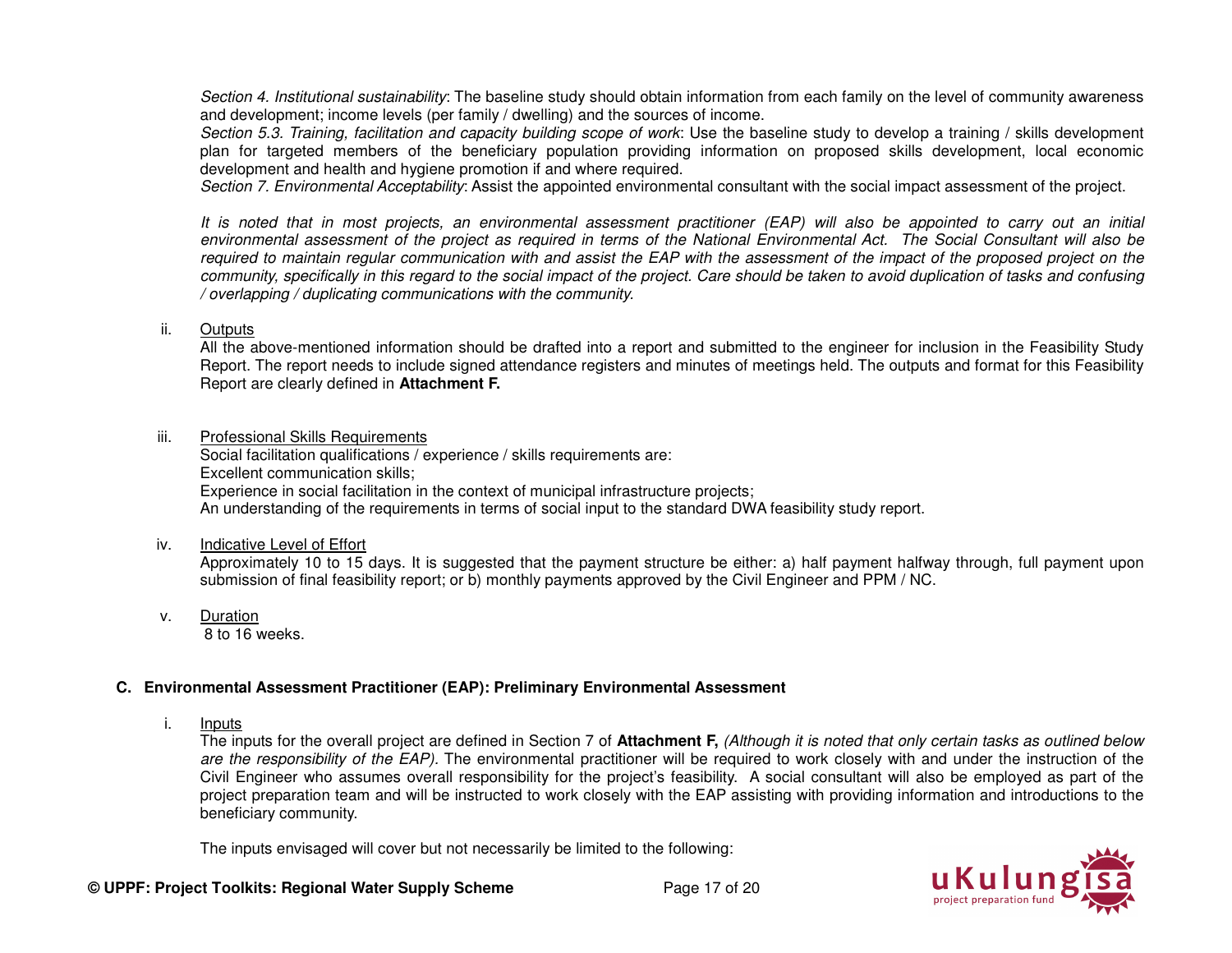- Consider the preliminary project scope of work as provided by the civil engineer.
- Carry out a site visit, preferably with the engineer, and conduct a preliminary inspection of the project area.
- Meet with the beneficiary community or at least the community representatives (PSC).
- Meet or liaise with the relevant local office of the Department of Environmental Affairs to obtain their initial assessment of the project and project area.
- Obtain any other information required to complete a preliminary assessment of the environmental impact that the proposed project may have on the community, land and surroundings.
- Assess the preliminary findings with regard to the National Environmental Management Act, 1998 (Act No. 107 of 1998) together with Regulation No. 385 (21 April 2006) and the Government Listing Notices No. 386 and 387.
- Determine whether a Basic Assessment, as contemplated in the Environmental Regulations No. 385 Sections 22 to 26 will be required or whether a Scoping and Environmental Impact Assessment will be required as stipulated in the Environmental Regulations No. 385 Sections 27 to 36.
- All professionals must follow the MIG and DWAF guidelines as detailed in Annexures A-F

## ii. Outputs

 The outputs for the overall project are defined in **Attachment F** *(Although it is noted that only certain tasks as outlined below are the responsibility of the EAP).* The primary output of the preliminary investigations mentioned above must be to report to the engineer on the probable need for either a Basic Assessment or Full Environmental Impact Assessment in terms of the Act and regulations. This report is to include a brief overview on the following:

- The physical and landscape characteristics of the land development area and its surroundings;
- The ecological characteristics of the land development area and its surroundings;
- The current and potential land  $-$  uses of the land development area;
- Existing significant archaeological, historical and cultural sites in the project area and its surroundings;
- The social and economic impact on communities in the project area and its surroundings;
- The existing infrastructure and/or services in or around the project area and surroundings;
- The existing social and community structures, services and facilities in and around the project area;
- The levels of present and possible pollution, including noise pollution, in the future as a result of the proposed project;
- Any risks or hazards to the environment posed by the project;
- The health and safety of the public;
- The social costs of the proposed project;
- The effect of the proposed project on different groups or individuals;
- What mitigating measures could be implemented to reduce negative impacts and enhance positive impacts of the aspects described in paragraphs a) to l);
- Identify any areas, which are environmentally sensitive or zoned as such (e.g.: areas proclaimed as wilderness or for conservation) and comment on the implications.
- Environmental Management Plan
- Wetland assessment

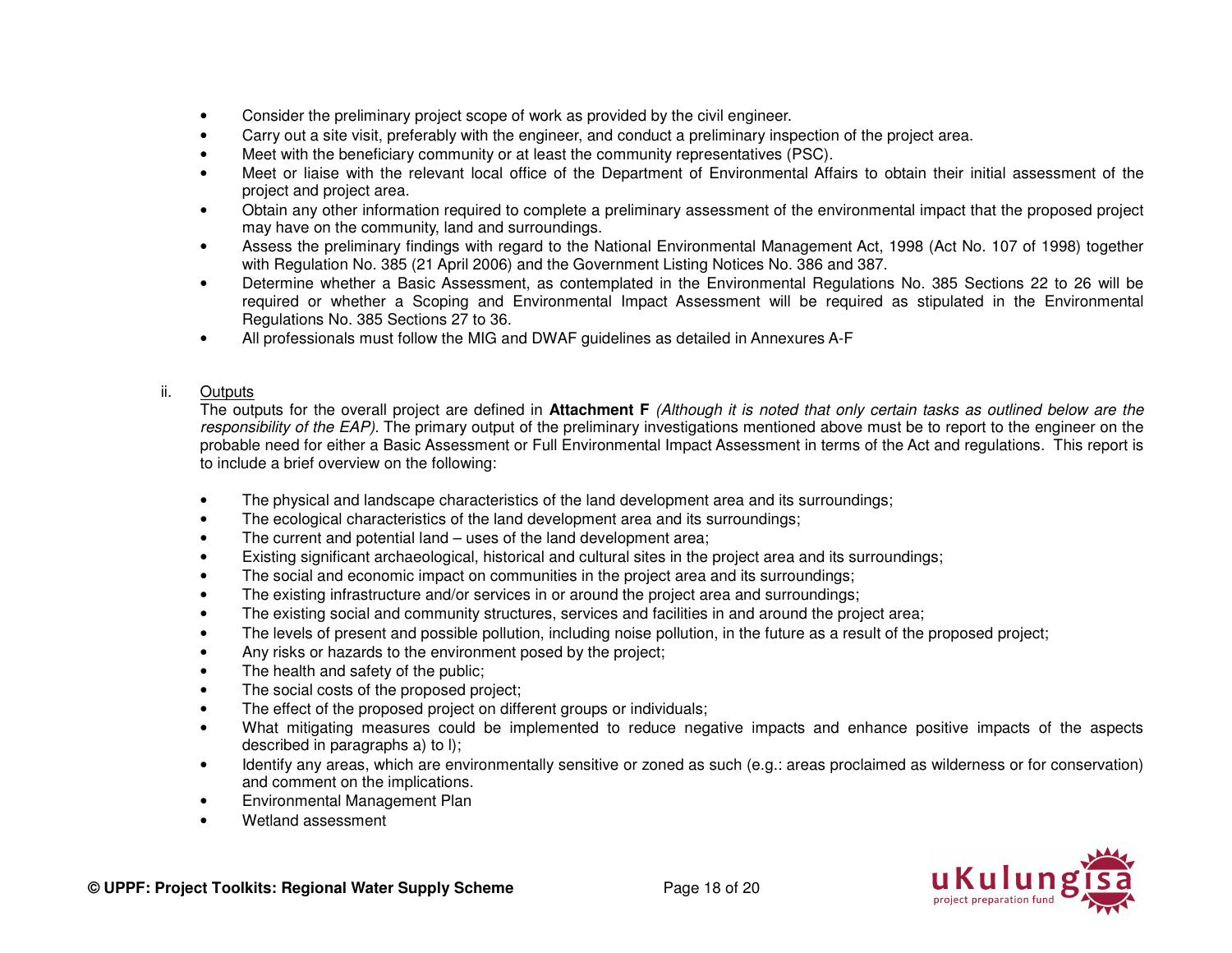Based on the preliminary assessment, identify whether or not there appear to be any material barriers to the proposed project from an environmental impact perspective, what the barriers are, and the viability of overcoming them. Comment on whether further environmental assessment may be needed, how would this be decided, what would it consist of and at what indicative cost.

#### iii. Professional Skills Requirements

 The environmental assessment practitioner must be approved and comply with the General requirements for EAPs, as contemplated in National Environmental Management Act, 1998 (Act No. 107 of 1998) together with Regulation No. 385 (21 April 2006), clause 18 as follows:

An EAP appointed in terms of regulation 17(1) must –

- be independent;
- have expertise in conducting environmental impact assessments, including knowledge of the Act, these regulations and any guidelines that have relevance to the proposed activity;
- perform the work relating to the application in an objective manner, even if this results in views and findings that are not favourable to the applicant;
- comply with the Act, these Regulations and all other applicable legislation;
- take into account, to the extent possible, the matters listed in regulation 8(b) of the Act, when preparing the application and any report relating to the application; and
- disclose to the applicant and the competent authority all material information in the possession of the EAP that reasonably has or may have the potential of influencing – (a) any decision to be taken with respect to the application by the competent authority in terms of these Regulations; or (b) the objectivity of any report, plan or document to be prepared by the EAP in terms of these Regulations for submission to the competent authority.

#### iv. Indicative Level of Effort

 2 to 45 days. It is suggested that full payment be made upon submission of the preliminary findings report approved by the Civil Engineer and PPM / NC.

#### v. Duration

 The duration of this work is expected to be between 3 to 12 weeks and may only be concluded once the preliminary project infrastructure layout has been finalised. This is excluding the time required for environmental approvals.